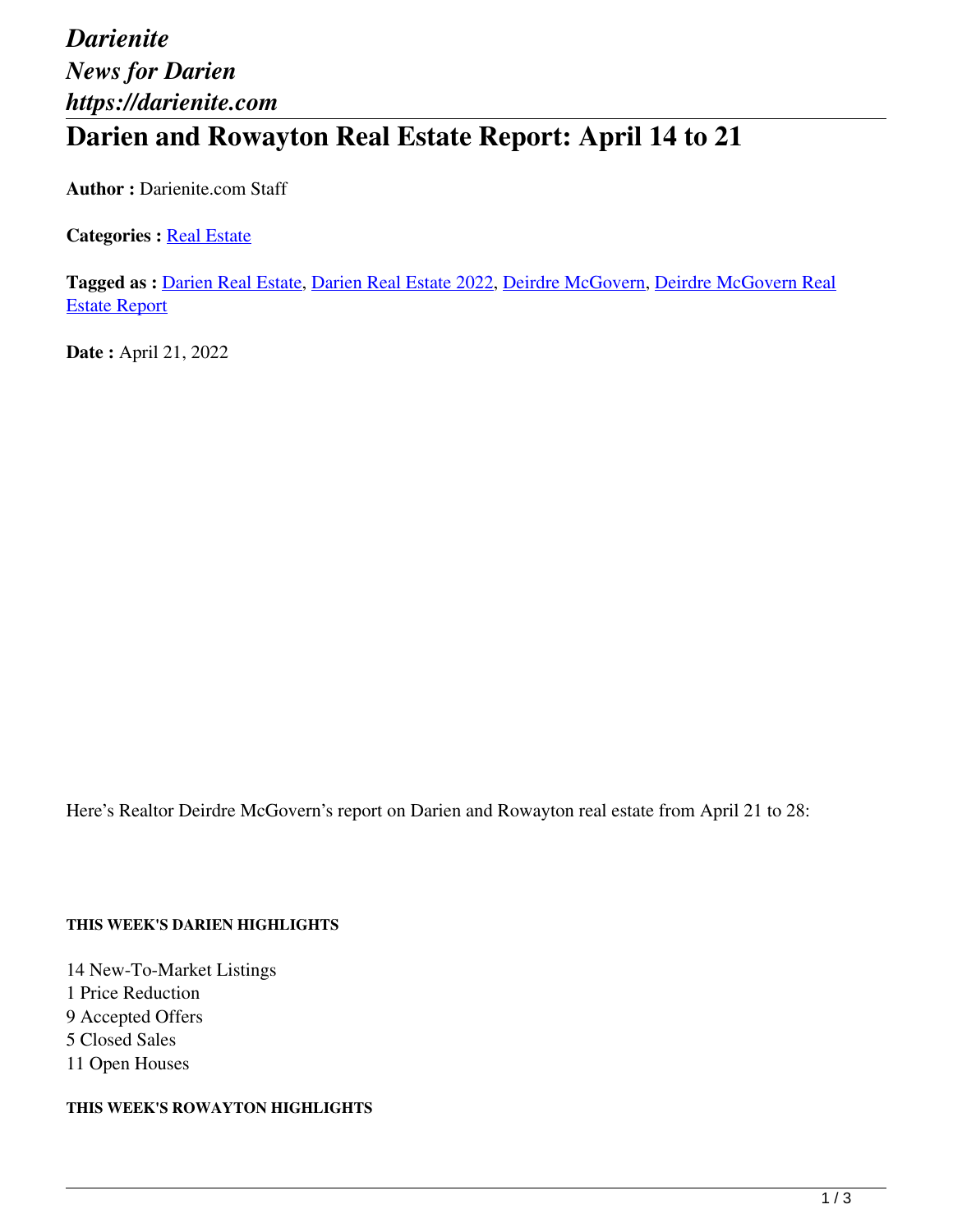## *Darienite News for Darien https://darienite.com*

1 New-To-Market Listing 0 Price Reductions 2 Accepted Offers 3 Closed Sales 2 Open Houses

### **New Listings**

23 Ridgeview Ave., Darien | \$849,000 93 Noroton Ave., Darien | \$850,000 14 Spring Grove St., Darien | \$999,500 12 Littlebrook Road North, Darien | \$1,595,000 130 Leroy Ave., Darien | \$1,650,000 132 Leroy Ave., Darien | \$1,650,000 28 Relihan Road, Darien | \$1,750,000 37 Tulip Tree Lane, Darien | \$1,750,000 127 Hanson Road, Darien | \$2,095,000 7 Tanglewood Trail, Darien | \$2,825,000 8 East Trail, Darien | \$2,985,000 16 Half Mile Road, Darien | \$3,799,000 80 Goodwives River Road, Darien | \$3,900,000 300 Brookside Road, Darien | \$5,100,000 220 Highland Ave., Rowayton | \$1,399,000

#### **Price Changes**

27 Maple St., Darien | \$565,000 / \$550,000

#### **Accepted Offers**

37 Mansfield Ave., Darien | \$799,000 328 Hoyt St., Darien | \$899,000 17 Joseph St., Darien | \$999,000 373 Middlesex Road, Darien | \$1,450,000 235 Tokeneke Road, Darien | \$1,695,000 53 Echo Drive North, Darien | \$1,995,000 24 Park Place, Darien | \$1,999,000 10 Bates Farm Lane, Darien | \$2,450,000 107 Camp Ave., Darien | \$2,825,000 6 McKendry Court, Rowayton | \$725,000 27 Ensign Road, Rowayton | \$1,400,000